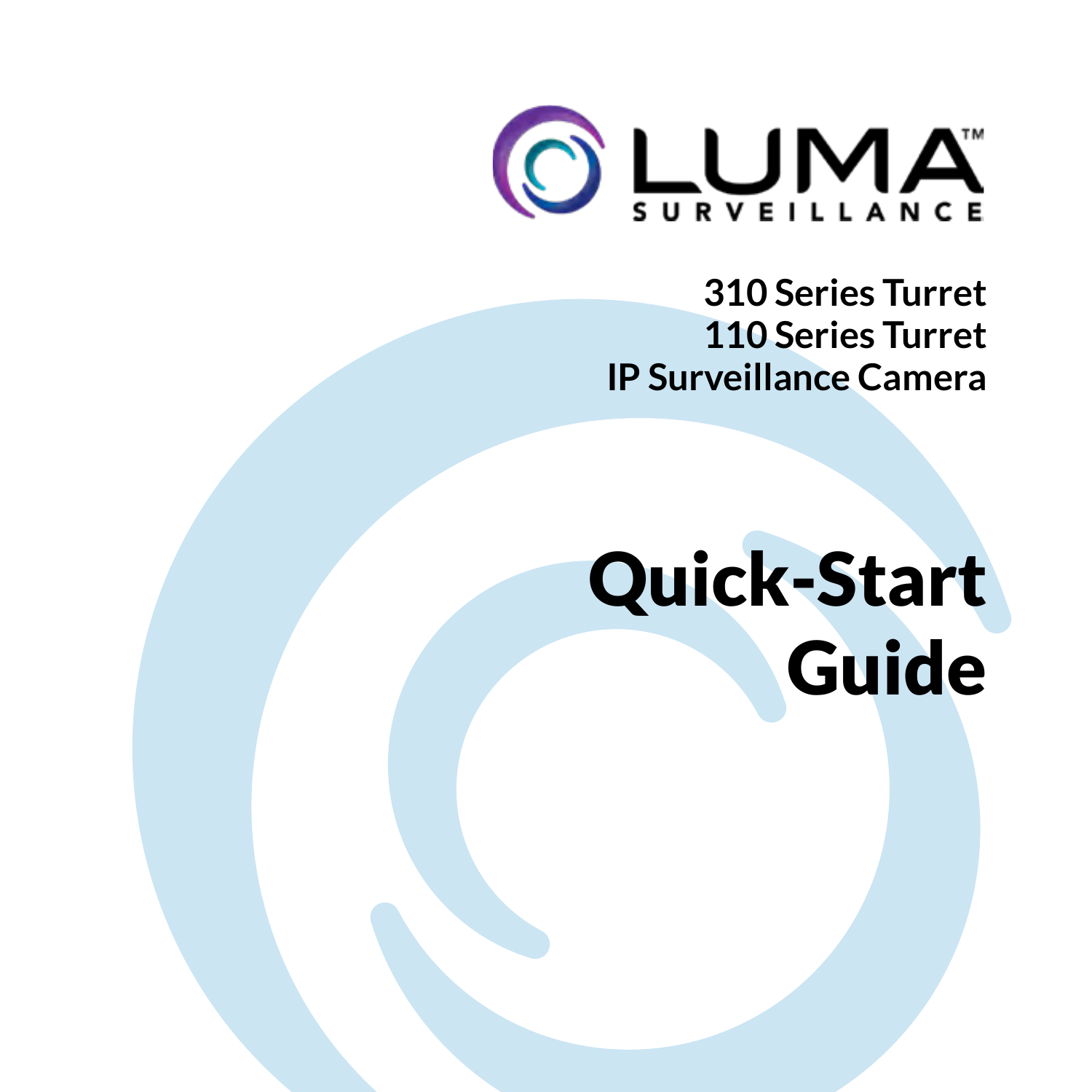

#### 

### Box Contents

- **O** Camera
- **•** Self-adhesive mounting template
- $\Omega$  4  $\times$  wall anchors with screws
- **Q** Hex wrench
- **•** Weatherproofing kit for PoE cable
- DC power plug with screw terminals

You must provide:

- A network connection (and an NVR, if desired)
- **•** Admin rights to a computer that can access the network
- **•** Mobile device with Luma Surveillance app (recommended)
- **Q** Power source: PoE or 12V DC
- **•** Phillips screwdriver



**WARNING:** This product can expose you to chemicals including cadmium, which is known to the State of California to cause cancer. For more information go to www.P65Warnings.ca.gov.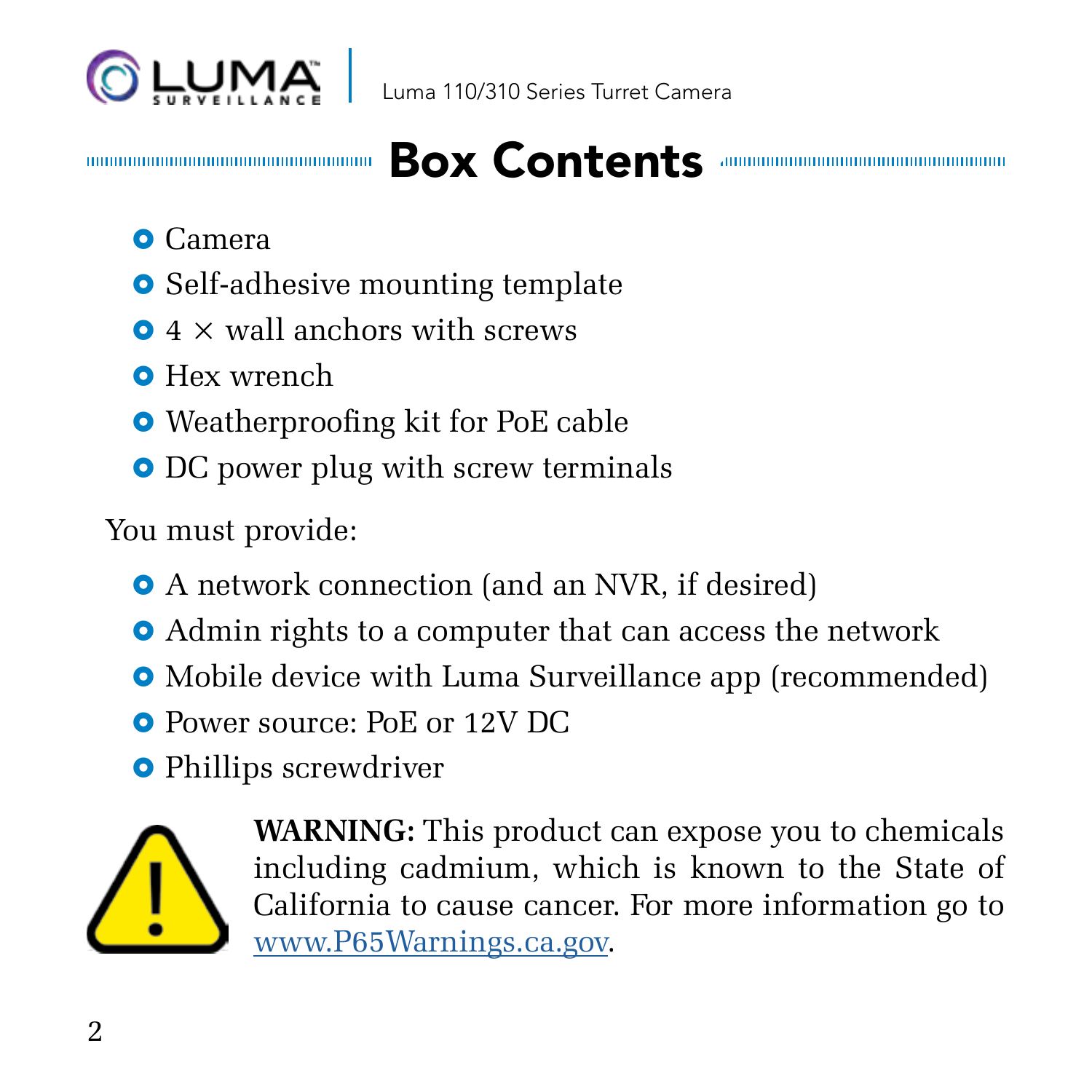

### Read this *before* you go on site!

**Install your camera with a connection to the Internet** via your NVR or through a network router. **This allows you to use OvrC,** a powerful remote maintenance tool (see OvrC.com) and lets you use the Luma Surveillance mobile app to check on the camera from anywhere.

**For installation using this guide, you must be able to access this camera through a personal computer.** If your surveillance system is not on a network, you'll have to use the NVR's local interface for installation. See the NVR user's manual for details.

The web UI manual and other materials can be found on the product page at SnapAV.com.

#### Additional Resources

You can acquire a PDF of the web interface manual and other materials from the camera's product page at SnapAV.com.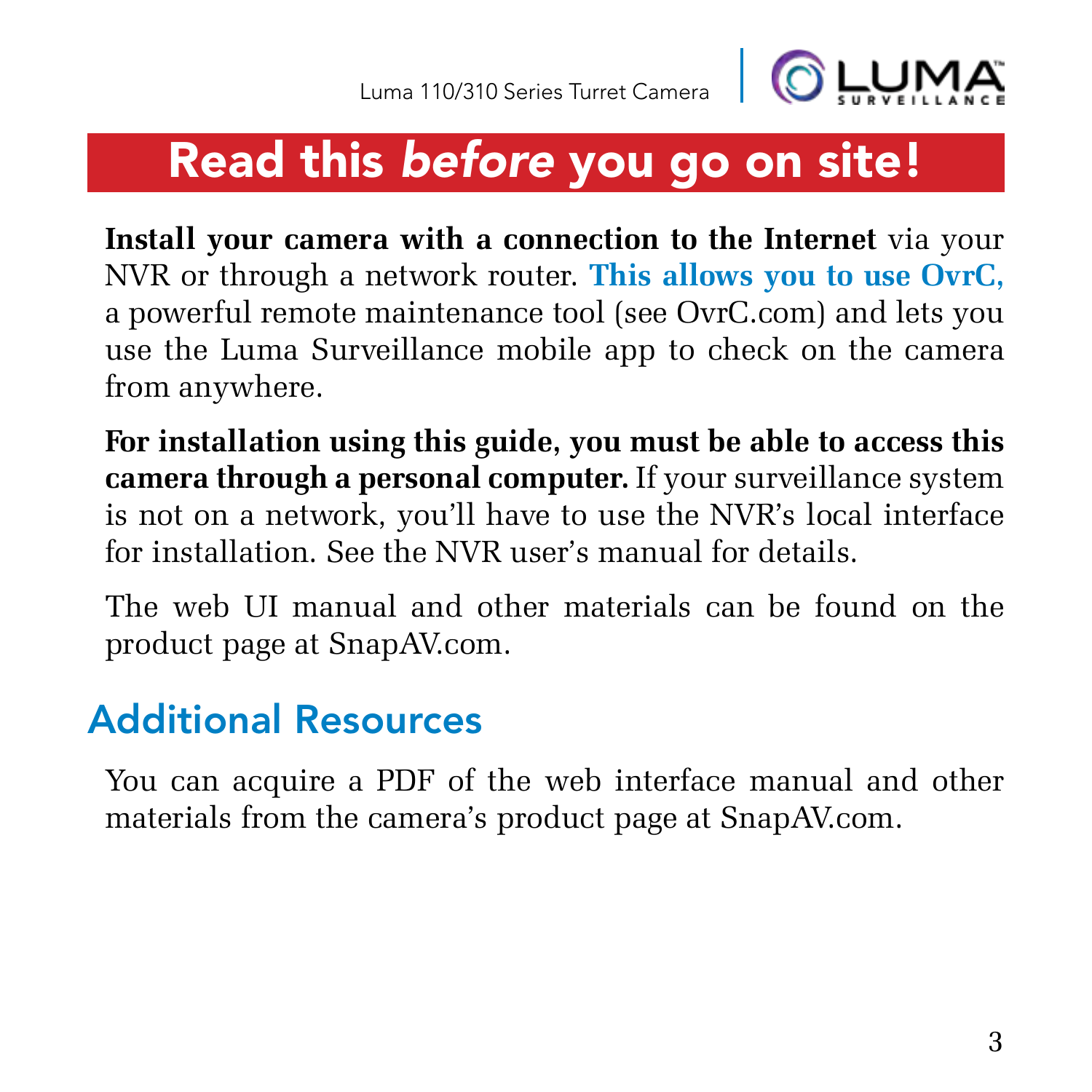



- **Handle this device with care.**
- **Q** Do not strike or shake this device.
- **•** Protect the power cord from being stepped on or pinched. particularly where it connects to the device and the power outlet.
- **•** Do not operate this device beyond its specified power ratings.
- **•** Do not use this device near any heat sources such as radiators, heat registers, stoves, or other such heat-generating equipment.
- **•** The performance and lifespan of the camera is affected by temperature. For best results, use this device in temperatures ranging from -20–140 °F.
- **•** Clean this device with a dry cloth. Do not use strong or abrasive detergents when cleaning the device, especially the lens. If dirt is hard to remove, use a mild detergent and wipe gently.
- **O** Save a copy of the configuration settings. This helps when changing the configuration, when upgrading the device, or with recovery if unexpected failure or trouble occurs.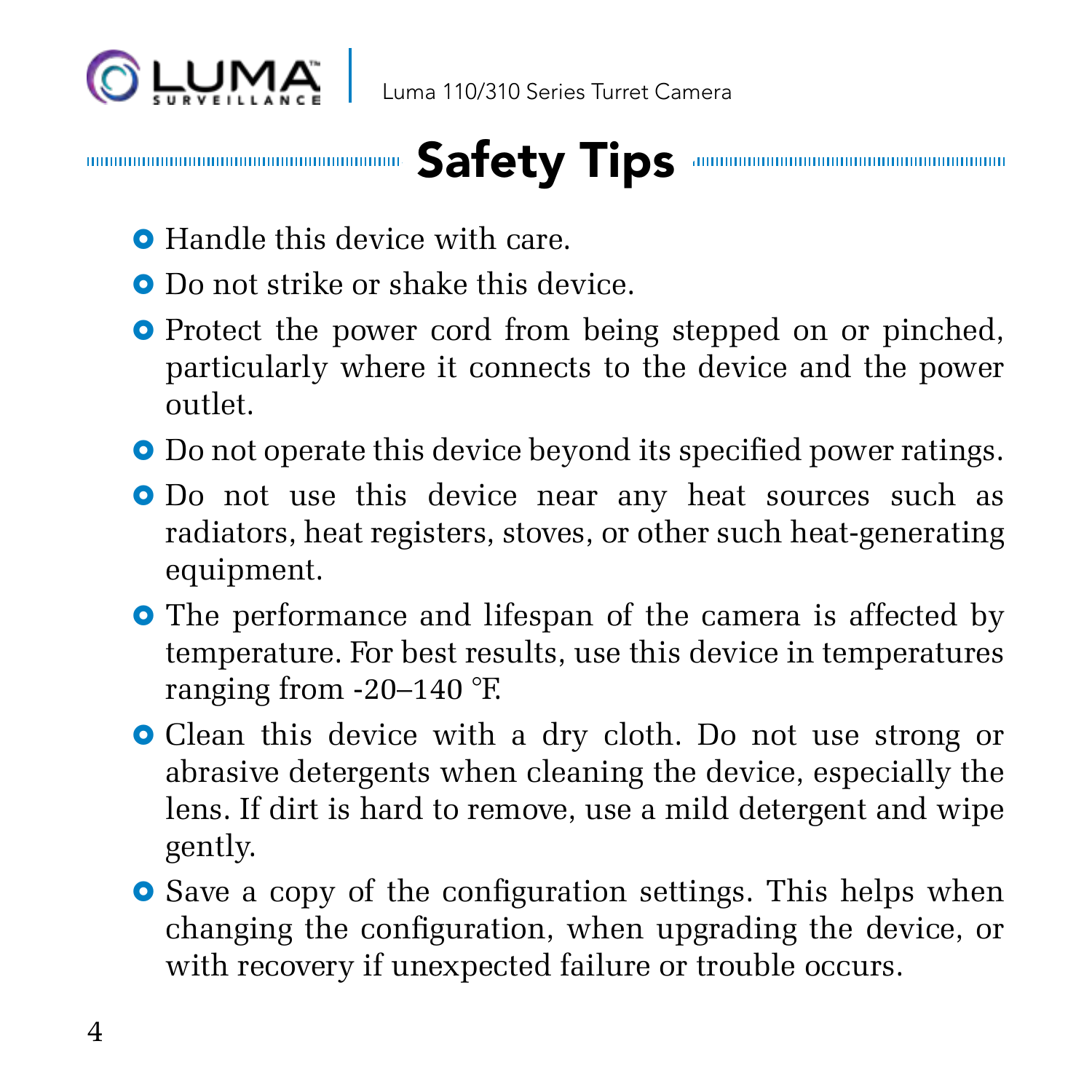

#### **Precautions Antiques Active**

Before you start, ensure that the device is in good condition and all the assembly parts are included. **Also ensure that your recorder has the very latest firmware.** Use OvrC to update the firmware, or consult your NVR manual.

- $\bullet$  Ensure that all equipment is powered off during installation.
- **•** Ensure the mounting surface is strong enough to hold three times the weight of the camera and the mount.
- **•** If the mounting surface is cement, use the included expansion screws to install the camera. If mounting to a wood surface, use self-tapping wood screws (not included) to secure the camera.
- **•** If the product does not function properly, please contact technical support. Do not disassemble the camera for repair or maintenance.
- **O** Do not remove the protective film from the lens until installation is complete.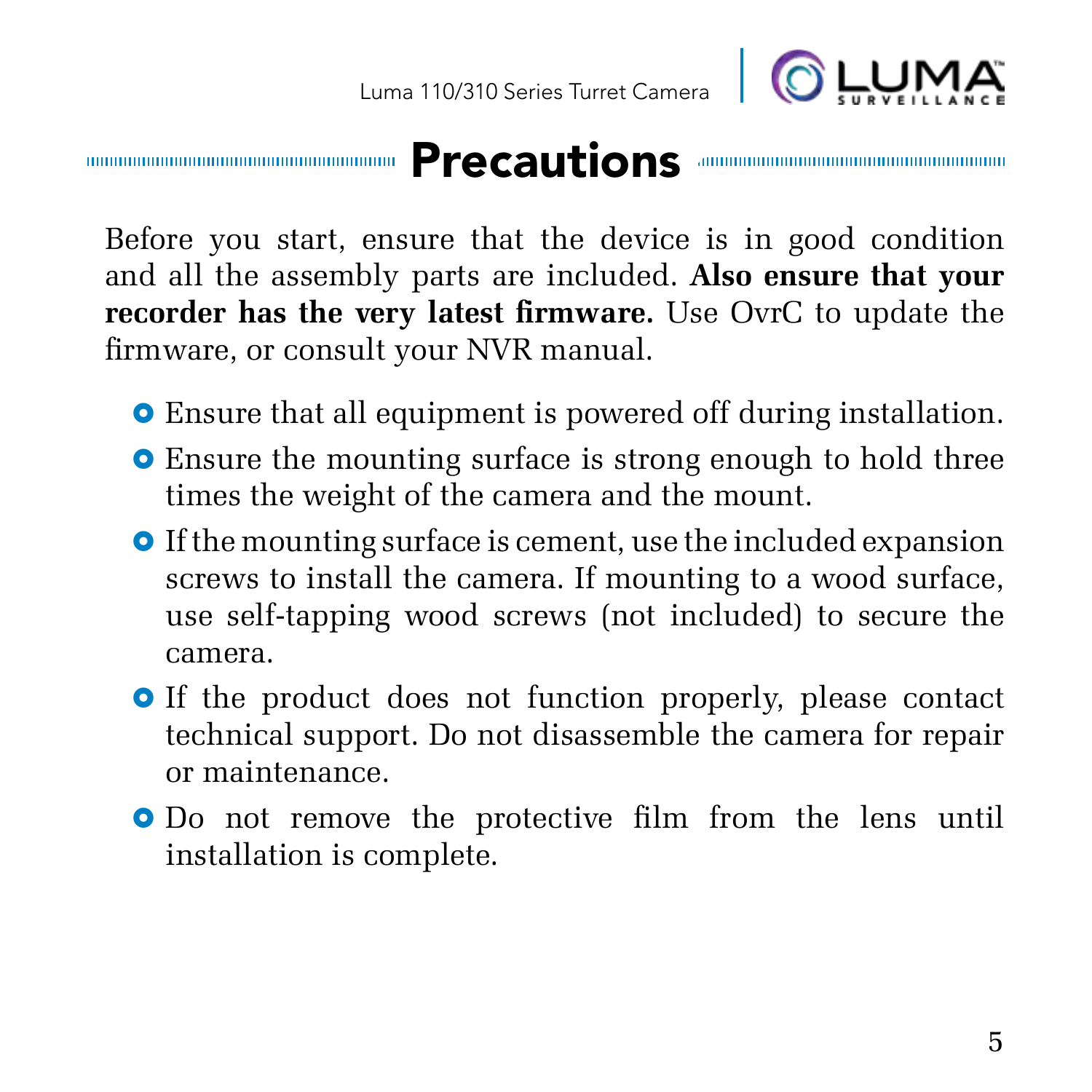

# www.www.www.www.www.www.Your Camera www.www.www.www.www.ww

Before installing, familiarize yourself with your camera.

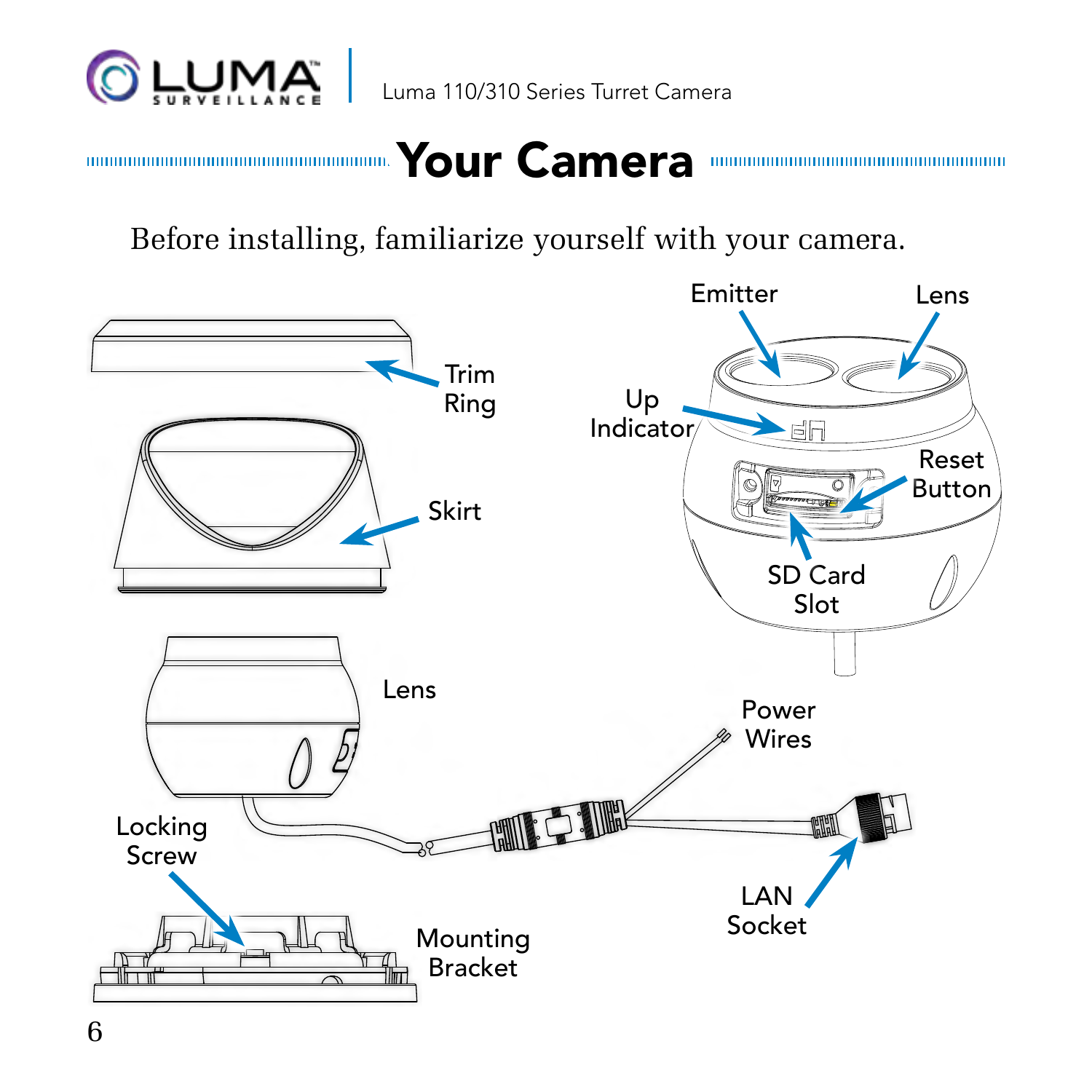

#### Installation with an NVR

If you are installing with an NVR, follow these instructions. Otherwise, follow the instructions starting on the next page.

- 1. Ensure your NVR has the latest firmware. If it does not, your NVR may be unable to locate and activate your camera.
- 2. Perform the physical installation of your camera by following the instructions given on pages 10–14.
- 3. Plug your camera into your recorder. The NVR autodetects your camera, activates it (giving it the same admin password that it has), and assigns it an IP address.
- 4. Complete the installation using the instructions given in your NVR manual. You do not need to continue using this guide. Where possible, we recommend changing settings using your NVR.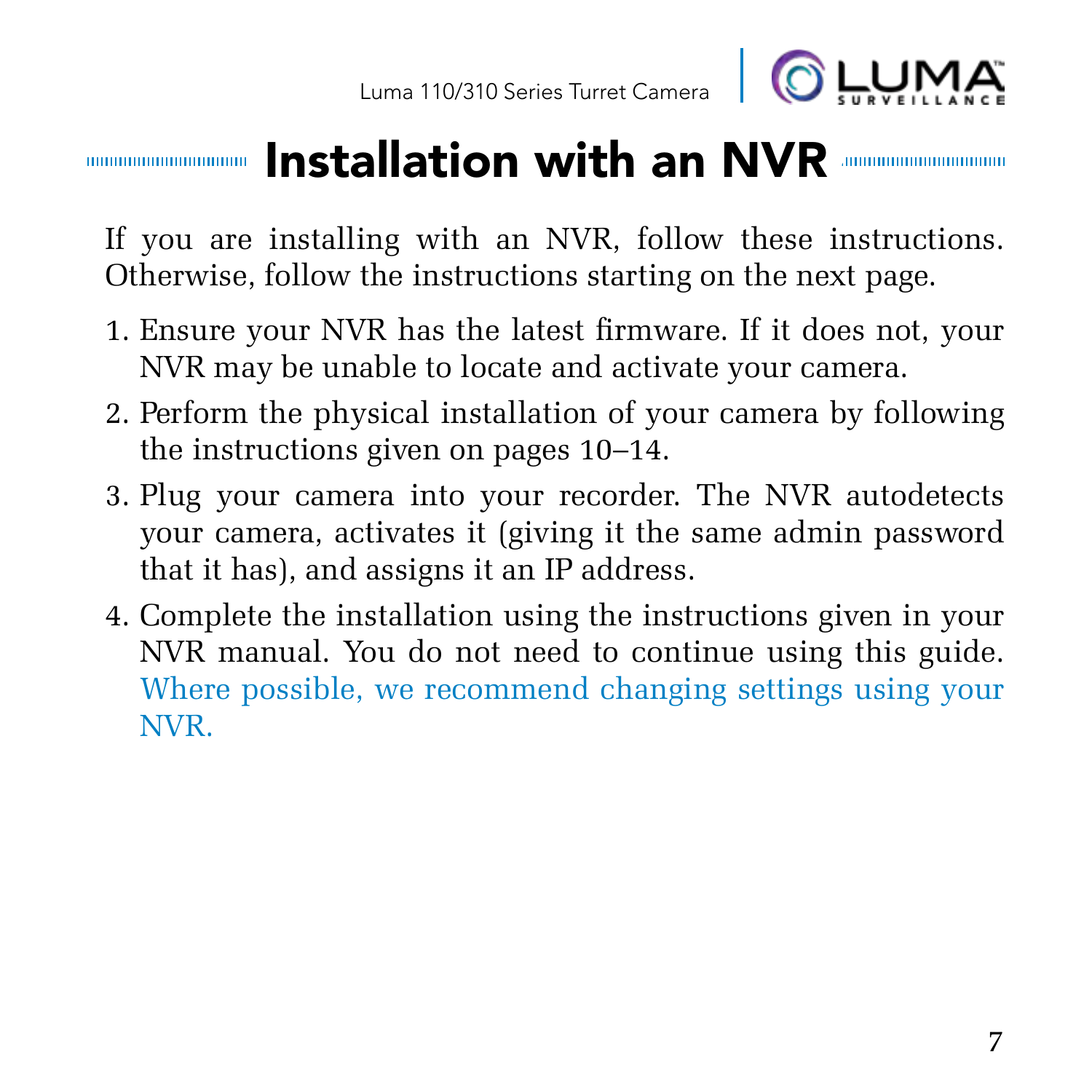

### **INSTALLET AND RUN THE LUMA Utility AND MELGY AND RUN AND RUN AND RUN AND RUN AND RUN AND RUN AND RUN AND RUN A**

Use the Luma Utility to locate your camera and set it up.



Visit your product page at SnapAV.com and download the Luma Utility installer from the Support tab. **You must use v3.0.0.53 build 20170426 or later! Earlier versions of the utility will not work!**

Run the installer. You can click through and accept the defaults.

#### Pre-Installation Camera Configuration

**You'll find it easiest to connect the camera directly to your PC, making most adjustments to the camera from the convenience of your table (prior to physical installation), rather than from atop a ladder.** 



Connect the camera to your PC and run the Luma Utility. It searches for attached Luma Surveillance devices. If your camera does not appear, check the Luma Utility connection, ensure the camera is powered up, then click the **Refresh** button.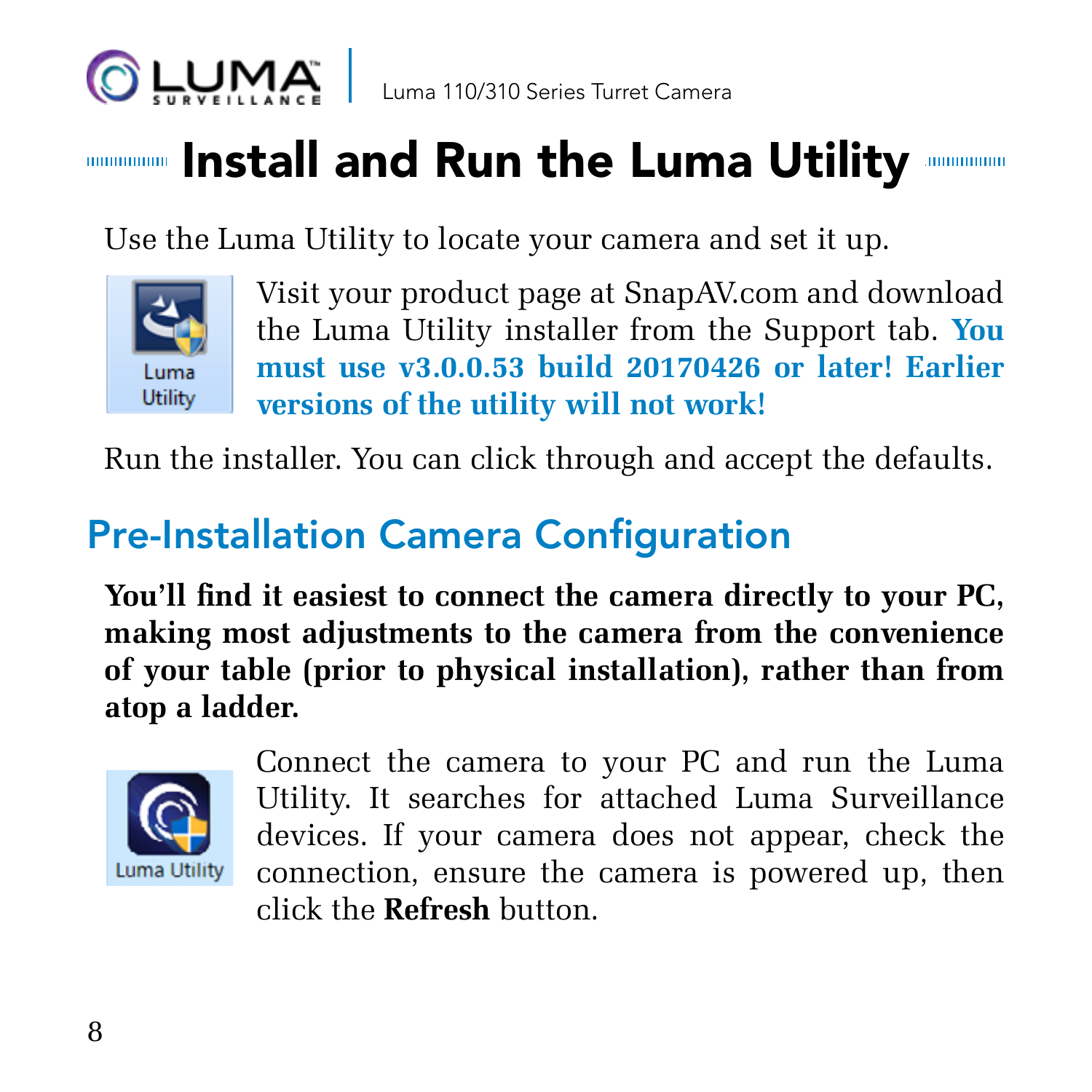

#### **MACHING CAMERA THE CAMERA MANAGEMENT COMMUNICALLY INCORPORATE CAMERA MANAGEMENT CONTROL**

Click on the entry for your camera to view its details. If the camera is inactive, use the text boxes at the lower right of the Luma utility window to activate the camera by creating a new secure password.

- **O** Passwords cannot be longer than 16 characters. To ensure compatibility with the local interface, only use numbers, letters, spaces, and the following special characters: . , : - /
- **•** Use a password that is long and easy to remember. A password like *parisinthespring* is more secure and easier to remember than a password like *D3x-7b*.

|              | DOS: | LUM-500-DVR-16., Luma 16C., Active   |                         |        | 192.168.8.110 80   | FIODO         | 554 | V3.0.4build f.i. snapaviest | The device is not activated.                                           |
|--------------|------|--------------------------------------|-------------------------|--------|--------------------|---------------|-----|-----------------------------|------------------------------------------------------------------------|
| <b>M OOS</b> |      | LUM-SOD-FISH-(F)_ IP CAMERA Inactive |                         |        | 192,158,8,113 30   | <b>FIGOST</b> | 554 | V3.0.4bild 1. impiviest     | You can roodly the retwork parameters after-<br>the device activation. |
|              | 007  | LUM-700-BUL-IPH., IP CAMERA Active   |                         |        | 192.158.8.144 80   | 8000          | 554 | V5.4 (build 1               |                                                                        |
|              | 008  | LUM-500-TUR-IP __ IP CAMERA Active   |                         |        | 192,168,8,145 8019 | 8000          | 554 | VS.4.1build 1               |                                                                        |
|              | 000  | LUM 500 TUR-IP  Sandluret            |                         | Active | 192,168,8,104 8025 | 6000          | 554 | V5.3.6build 1 snapovlest    |                                                                        |
|              | 010  | LUM-500-RUL-IR-                      | <b>IP CAMERA Active</b> |        | 192,108,254.1 80   | 1000          | 554 | VS 4.1bidd 1.               | New Reservoir                                                          |
|              | 011  | LUM-500-BUL-IP-GR IP CAMERA          |                         | Active | 192.158.8.112 80   | 8000          | 554 | V5.4.1bidd 1                | <b>Cold-to National</b>                                                |
|              | 018  | LUM-700-DOM-IP_ IP LAMERA Active     |                         |        | 192168.8.126 8016  | EIGOCI        | 554 | V5.4.1build 1.              |                                                                        |
|              | 011  | LUM-700-0UL-IPH.                     | <b>IP CAMIRA</b>        | Action | 1921682544 80      | 8000          | SS4 | US 4:1build 1               | Arresto                                                                |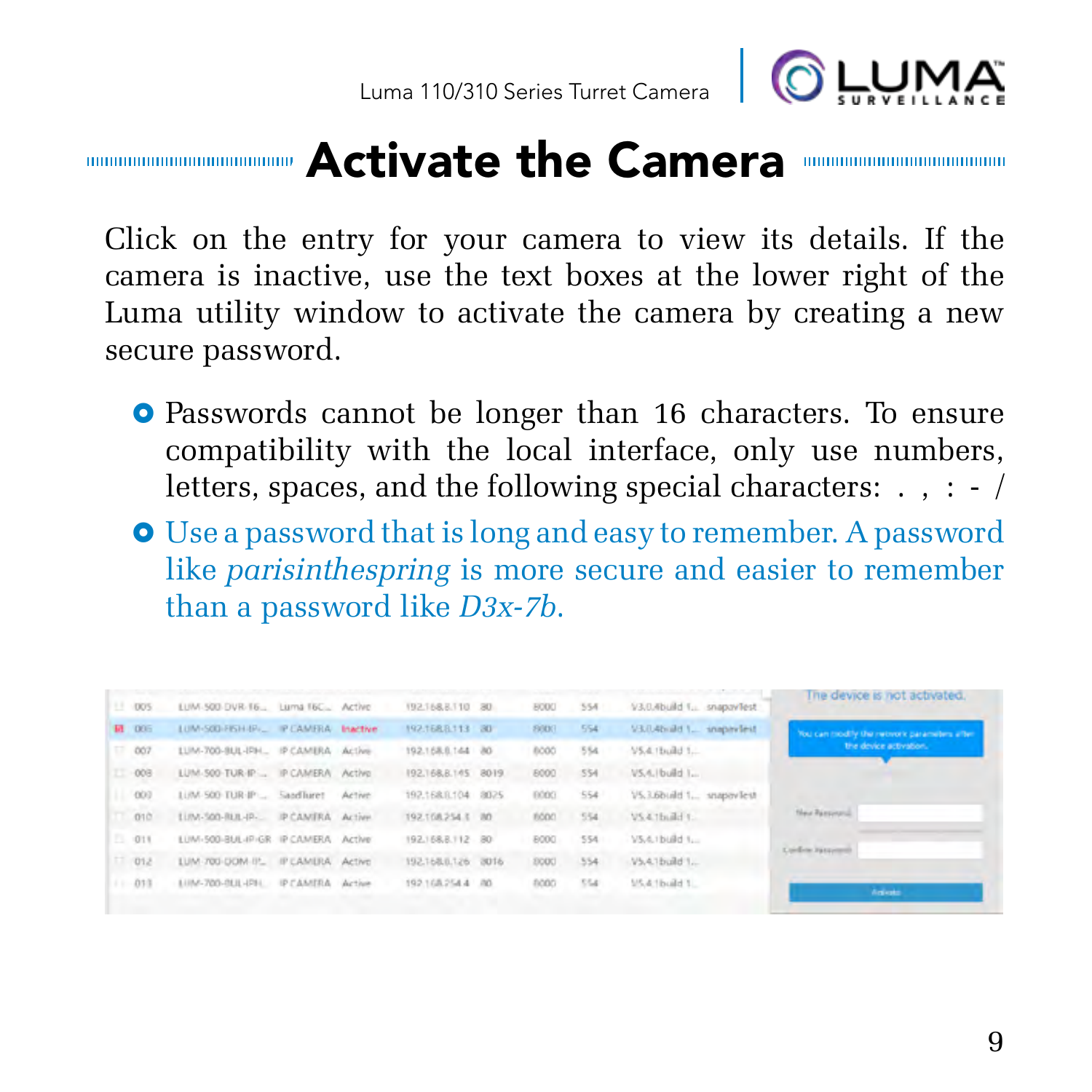

#### Physical Installation 10000000000000000000000000

- 1. Drill pilot holes for your screws using the supplied template. Attach the mounting bracket to the mounting surface,
- **2. CAUTION! Before terminating the cable** for an outdoor install, you must weatherproof it! See the following pages for details.



- 3. Secure the mounting base to the ceiling with screws.
- 4. Attach power to the camera.
	- **O** If using PoE, attach the cable to the socket.
	- **O** If using 2-Wire power, attach the hot line to the red wire, and the ground to the black wire.
	- **If using 12V,** attach the power plug to the red & black wires.
- 5. Remove the trim ring by gently twisting it clockwise.
- 6. Insert the camera into the mounting base and secure it with screws.
- 7. Replace the trim ring.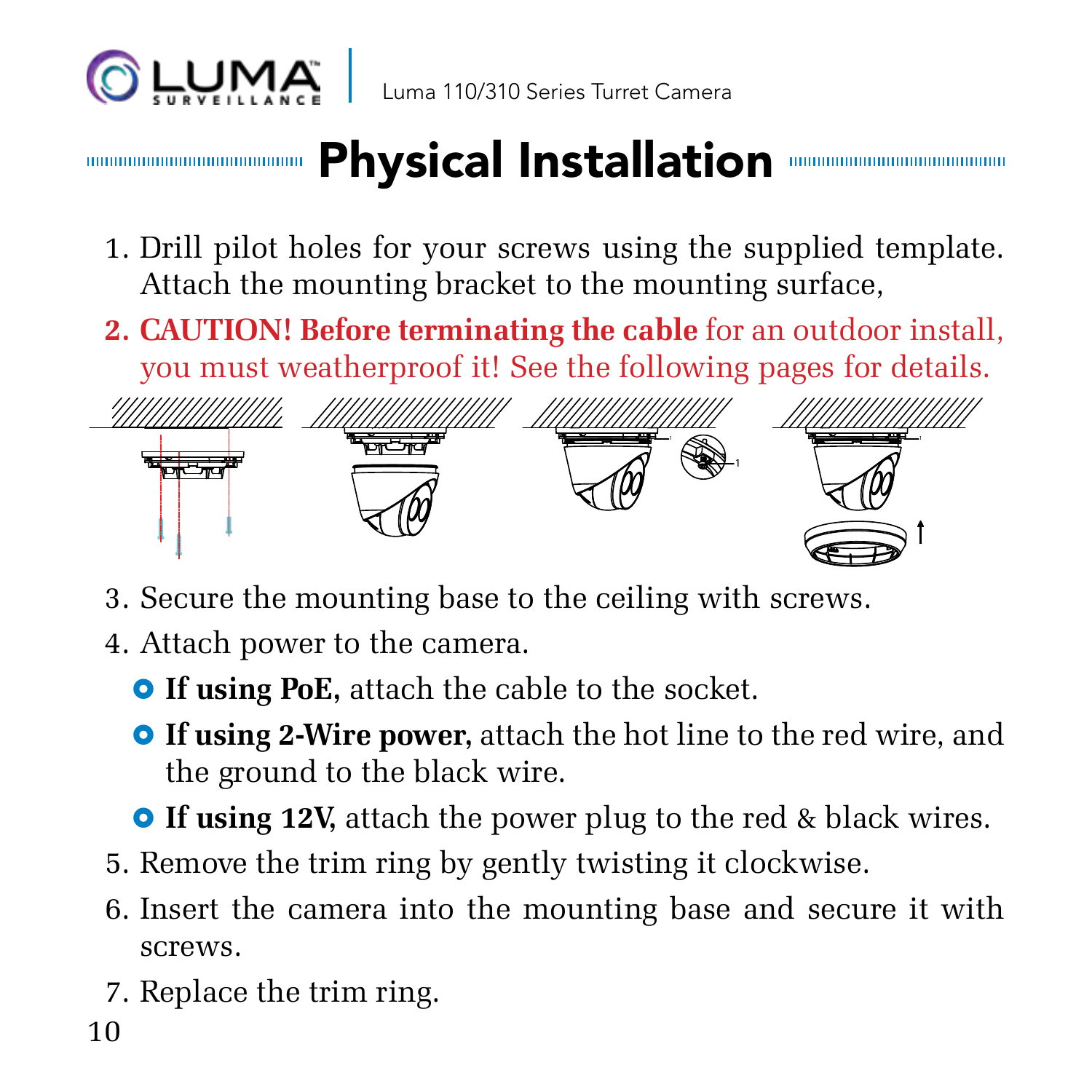

- 1. Slide the unterminated cable  $\bullet$  through the lock nut  $\bullet$ , the rubber gasket  $\odot$ , and the weatherproof endcap. Face the notched side of the rubber gasket  $\bullet$  toward the endcap, as shown.
- 2. Terminate the RI45 cable  $\bullet$  with a network plug  $\bullet$ .
- 3. Place the O-ring  $\bullet$  onto the end of the camera's network interface socket  $\bullet$  with the flat side toward the camera. Push it past the locking teeth as far as it easily goes.
- 4. Connect the RJ45 plug  $\bullet$  to the camera's network socket  $\bullet$ .
- 5. Align the teeth on the weatherproof endcap  $\bullet$  with the gaps on the camera's network socket  $\Omega$ . Insert the socket into the endcap. Twist until they click into position (the O-ring  $\bullet$  gives you flexibility while still weatherproofing the connection).
- 6. Slide the rubber gasket  $\bullet$  into the weatherproof endcap  $\bullet$ . Secure it by screwing the lock nut  $\bullet$  tightly onto the endcap  $\bullet$ .

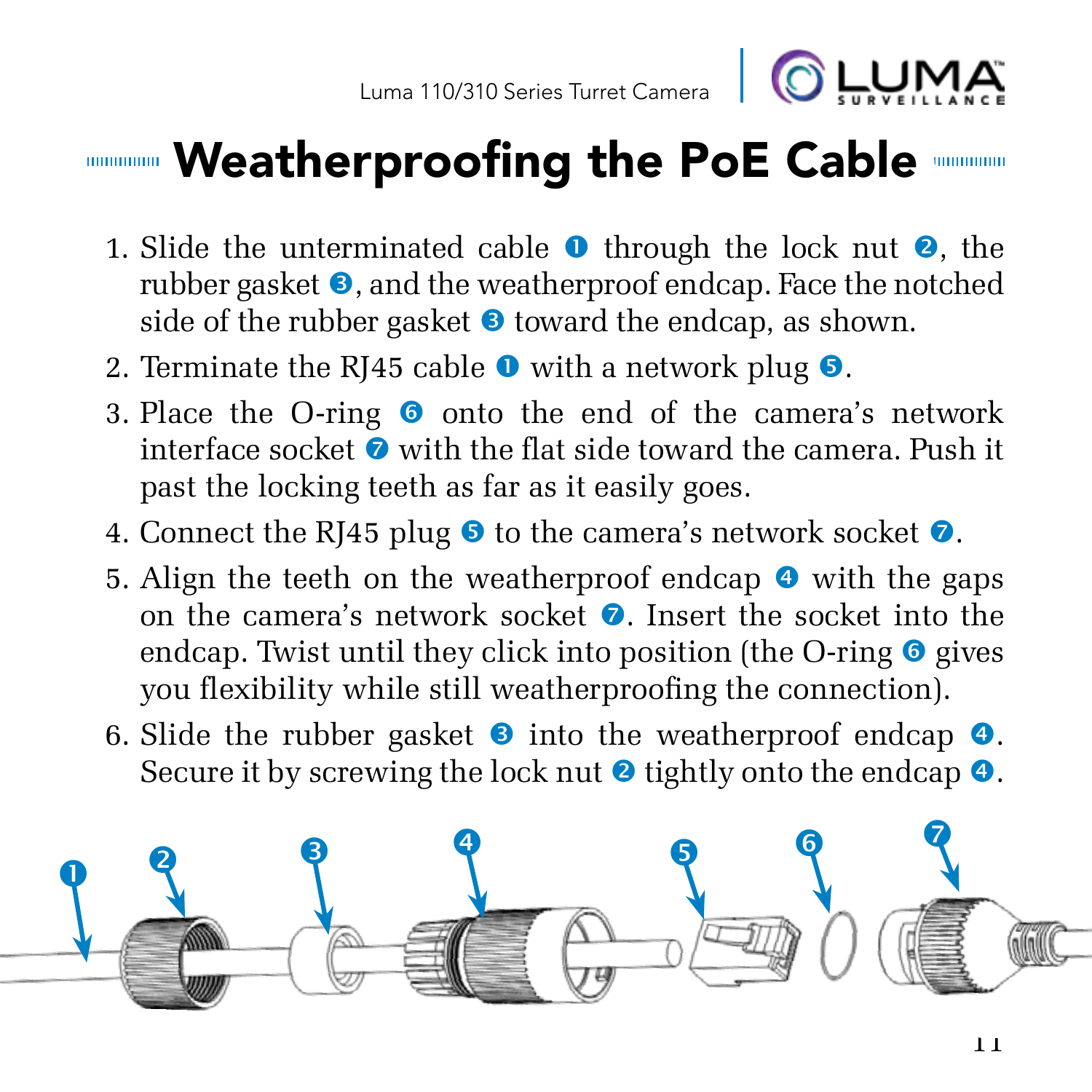

### **Insurance Start the Web Interface with the Web Interface Start**

Open your browser and navigate to the camera's IP address.

Below the login area, you may see: "Please click here to download and install the plug-in. Close the browser when installing the plugin." If so, download the plug-in and close all browser windows.



Install the *LumaWebComponents* plug-in, restart your browser and go to your camera's login window. Log in as *admin* using the password you created.

You might get a pop-up message that asks whether you want to run the Luma Web Components plug-in. You must allow the plugin to access your system over the web.

Be sure to save your camera's web page as a favorite in your browser.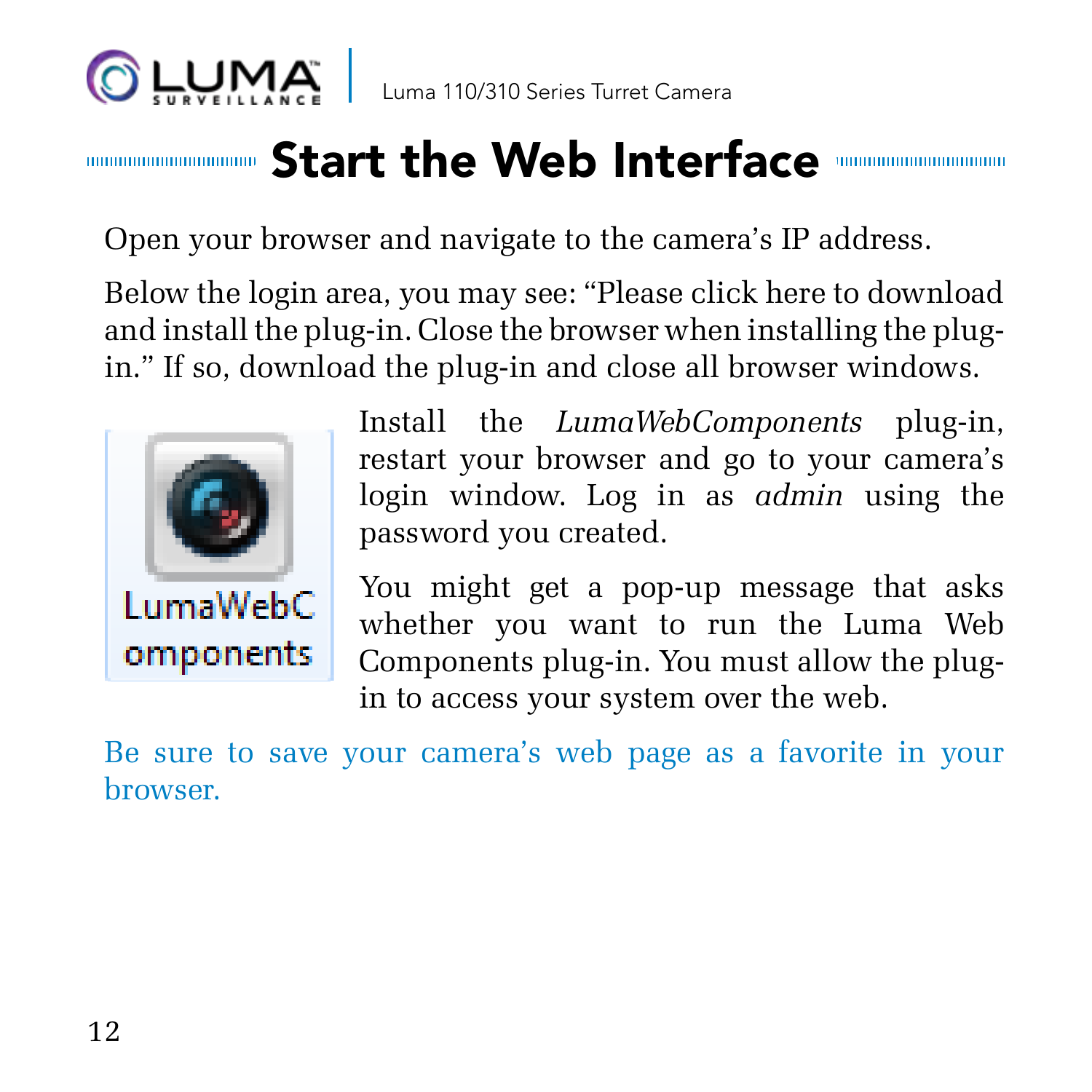

## Check the Camera

After logging in, your screen shows the live page, similar to the illustration below. If it does not appear, check the connection to your NVR or network, and ensure that the camera is powered up. Click the **Settings** icon to access the web interface and finish setup.

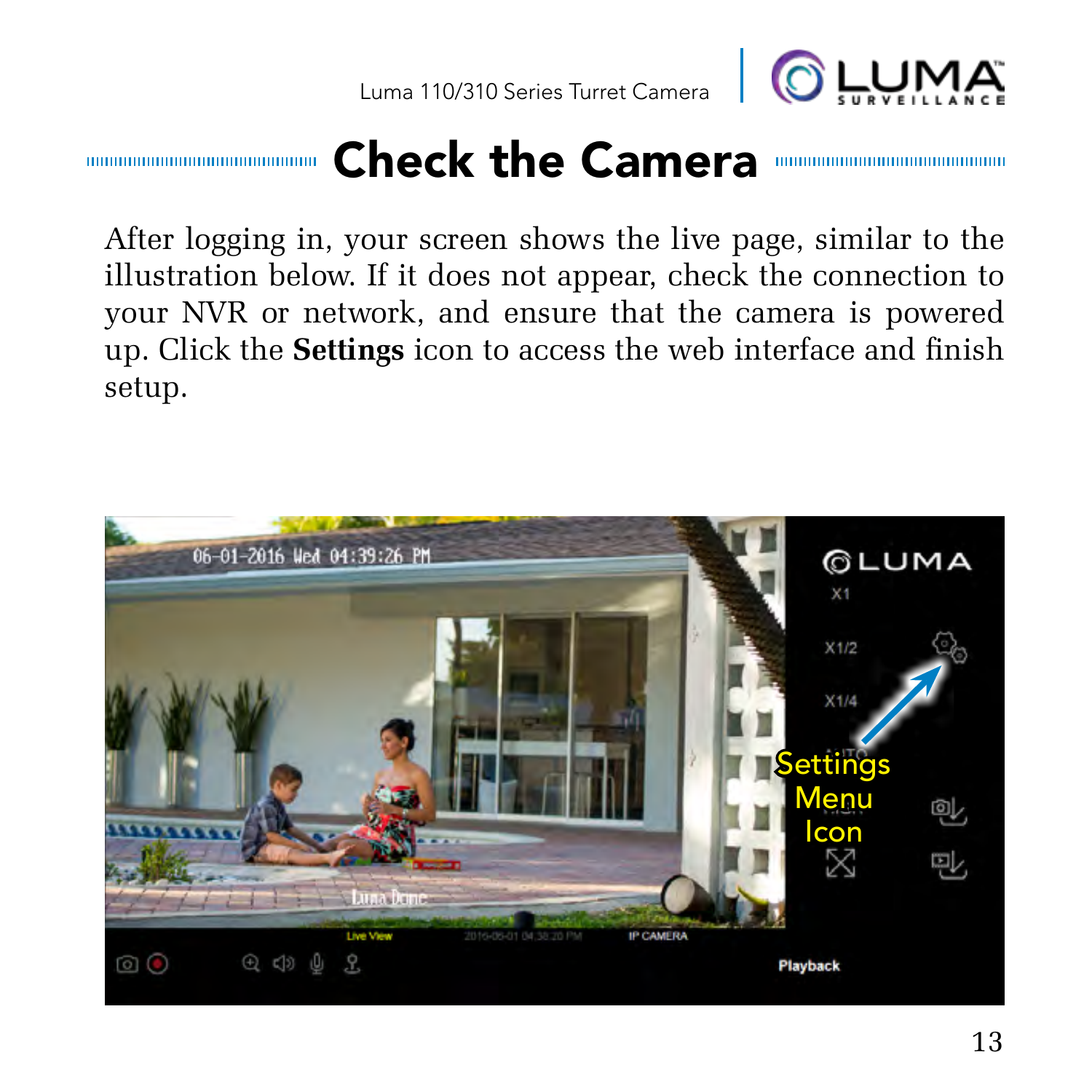

# **Municipality manufacturers and all constructs of the Camera municipality of the Camera**

The camera itself is mounted in a free-floating ball within the camera body. This free-floating ball can be aimed freely. In addition, if the locking screw is loosened slightly, the entire camera body can rotate.

- 1. Remove the trim ring.
- 2. Loosen the locking screw slightly and rotate the camera skirt as desired.
- 3. Taking care to avoid touching the camera's lenses, aim the camera body in the direction desired. Ensure that the up indicator remains at the top of the camera body.
- 4. Tighten the locking screw to secure everything in place.
- 5. Replace the trim ring.